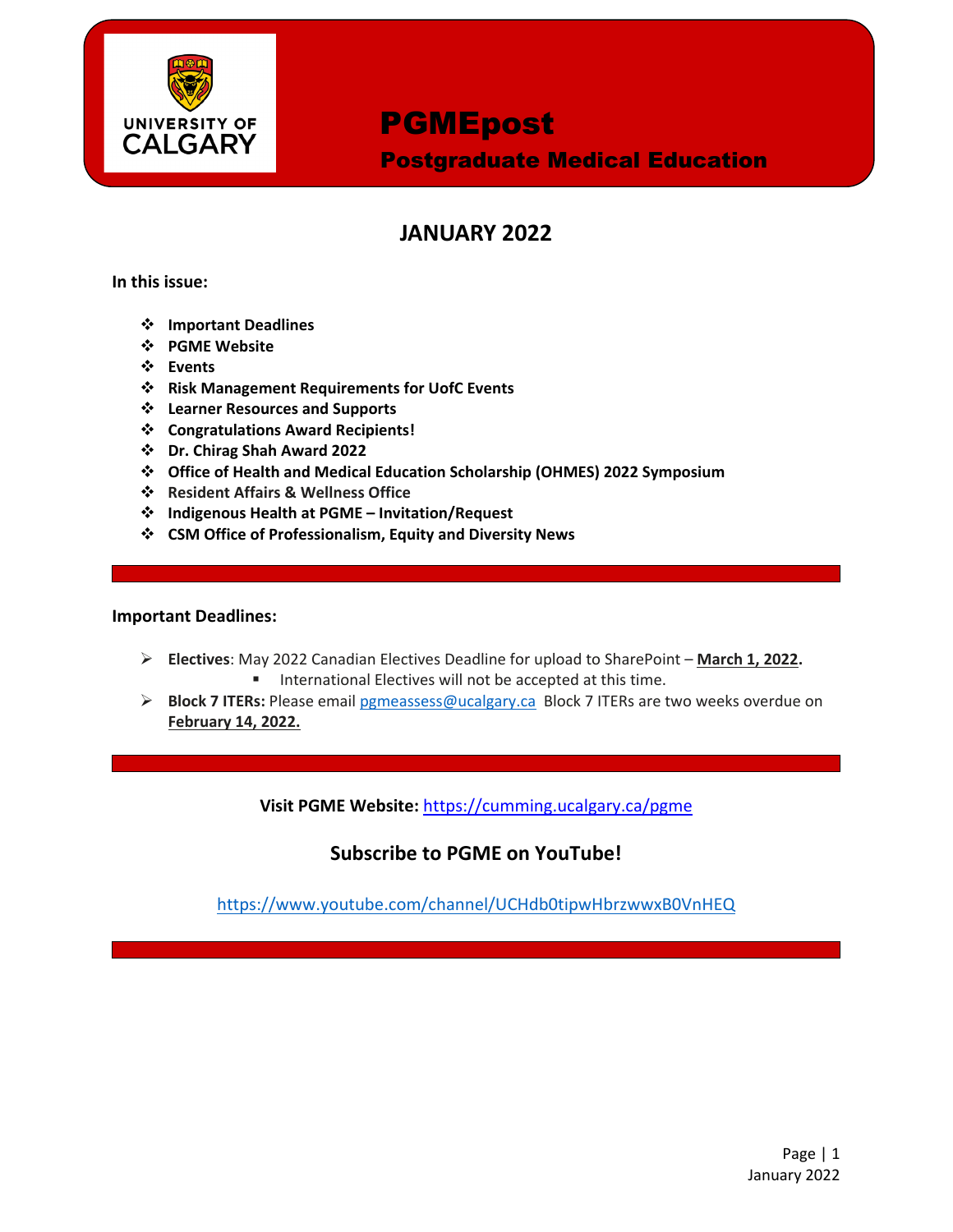#### **PGME Events:**

Please visit our website for the most up to date workshops, seminars and events:

#### <https://cumming.ucalgary.ca/pgme/events>

PGME resident educational events and workshops are still being offered. Please continue to register for events you are interested in attending. Workshops are currently only being offered virtually. We will continue to provide updates on this status.

#### **February Highlights (follow website above to register)**

- $\triangleright$  Career Management for Residents: The Next Step in your Career February 10
- $\triangleright$  Medical Legal Risk Management for Physicians February 24

#### **Risk Management Requirements for UofC Events:**

As Covid-19 related requirements change on a regular basis, please ensure that you review the guidelines set by UofC Risk Management for UofC Events.

<https://www.ucalgary.ca/risk/risk-management-insurance/events/covid-19-event-requirements>

#### **Learner Resources and Supports:**

Are you a Program Director worried about a resident in your program? Have you had colleagues approach you with concerns about a resident's performance? Has your resident received borderline scores or concerning comments on evaluations and you are unsure of what supports you can offer to help your resident succeed?

If any of these situations sound familiar to you, we can help! Contact Aleksandra Mineyko, Director of Learner Resources [\(amineyko@ucalgary.ca\)](mailto:amineyko@ucalgary.ca) and Nancy Dunlop, Education and Learning Resource Specialist [\(ndunlop@ucalgary.ca\)](mailto:ndunlop@ucalgary.ca) or set up a meeting through Crystal Boisselle [\(crystal.boiselle@ucalgary.ca\)](mailto:crystal.boiselle@ucalgary.ca).

The PGME website includes information and resources for Program Directors and Faculty on residents in academic difficulty. [PGME | Faculty and Staff | Resources | Support Learners in Difficulty | Cumming School of Medicine |](https://cumming.ucalgary.ca/pgme/faculty-and-staff/faculty-and-staff-resources/supportlearnersindifficulty)  [University of Calgary \(ucalgary.ca\)](https://cumming.ucalgary.ca/pgme/faculty-and-staff/faculty-and-staff-resources/supportlearnersindifficulty)

Please remember to contribute by sending suggestions and resources to [pdassist@ucalgary.ca](mailto:pdassist@ucalgary.ca)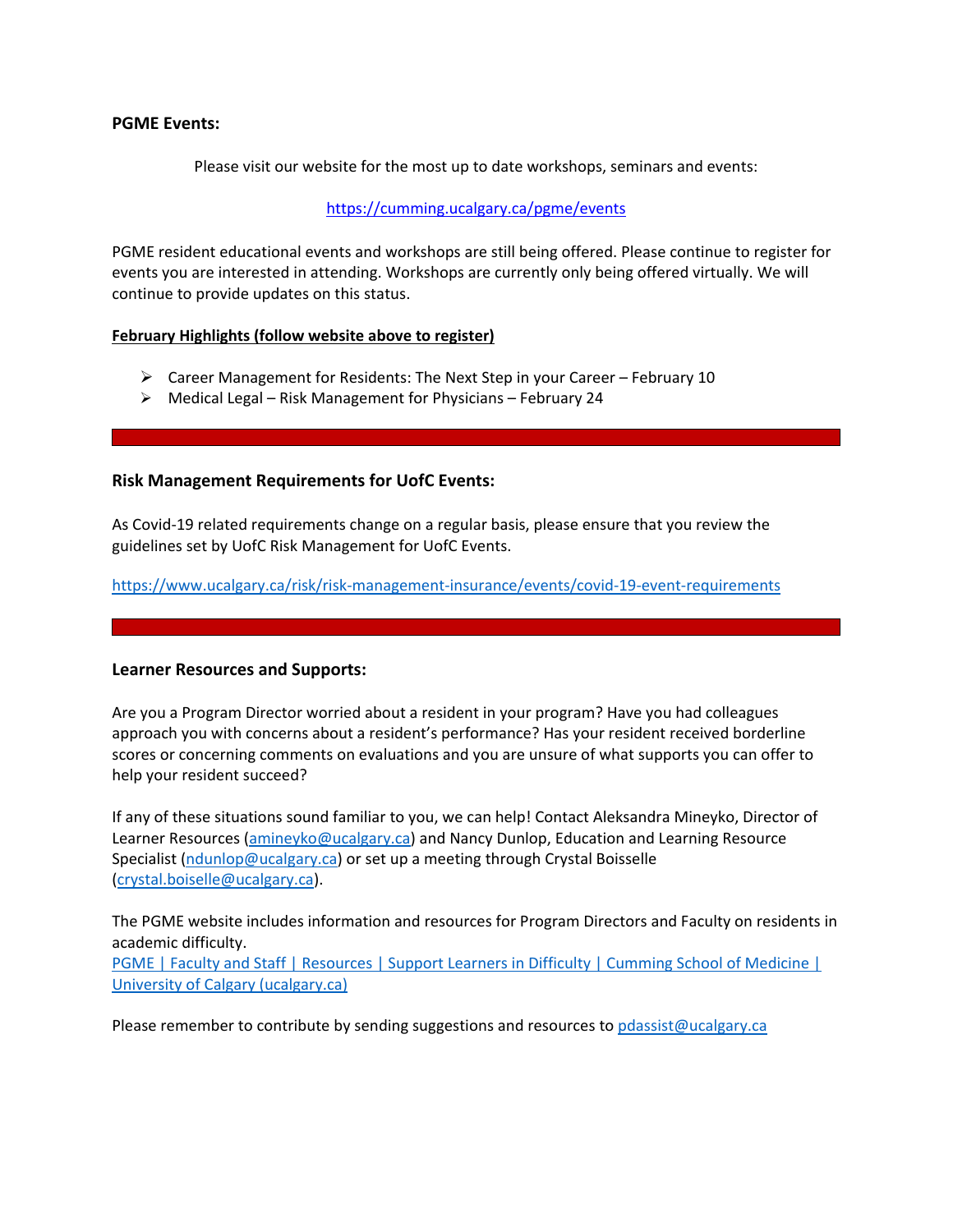

## **PGMEpost** Postgraduate Medical Education

#### **LASAC: Learner Academic Supports and Assessment Committee**

LASAC meets monthly to review and provide suggestions on Remediation and Probation Plans. If you are developing a Remediation or Probation Plan, please be aware of the meeting dates. All plans are reviewed prior to implementation. Meeting dates are available [here.](https://cumming.ucalgary.ca/sites/default/files/teams/6/ToR/learner-academic-support-meeting-dates-pgme-2021-2022-v1.pdf)

#### **Twitter Account – Conversations and Tips on Learning Resources – Follow!**

Follow Dr. Aleks Mineyko on Twitter for conversations and tips on Learning Resources @aleksmineyko

Thank you to all those that participated in the retreat December 10, 2021!

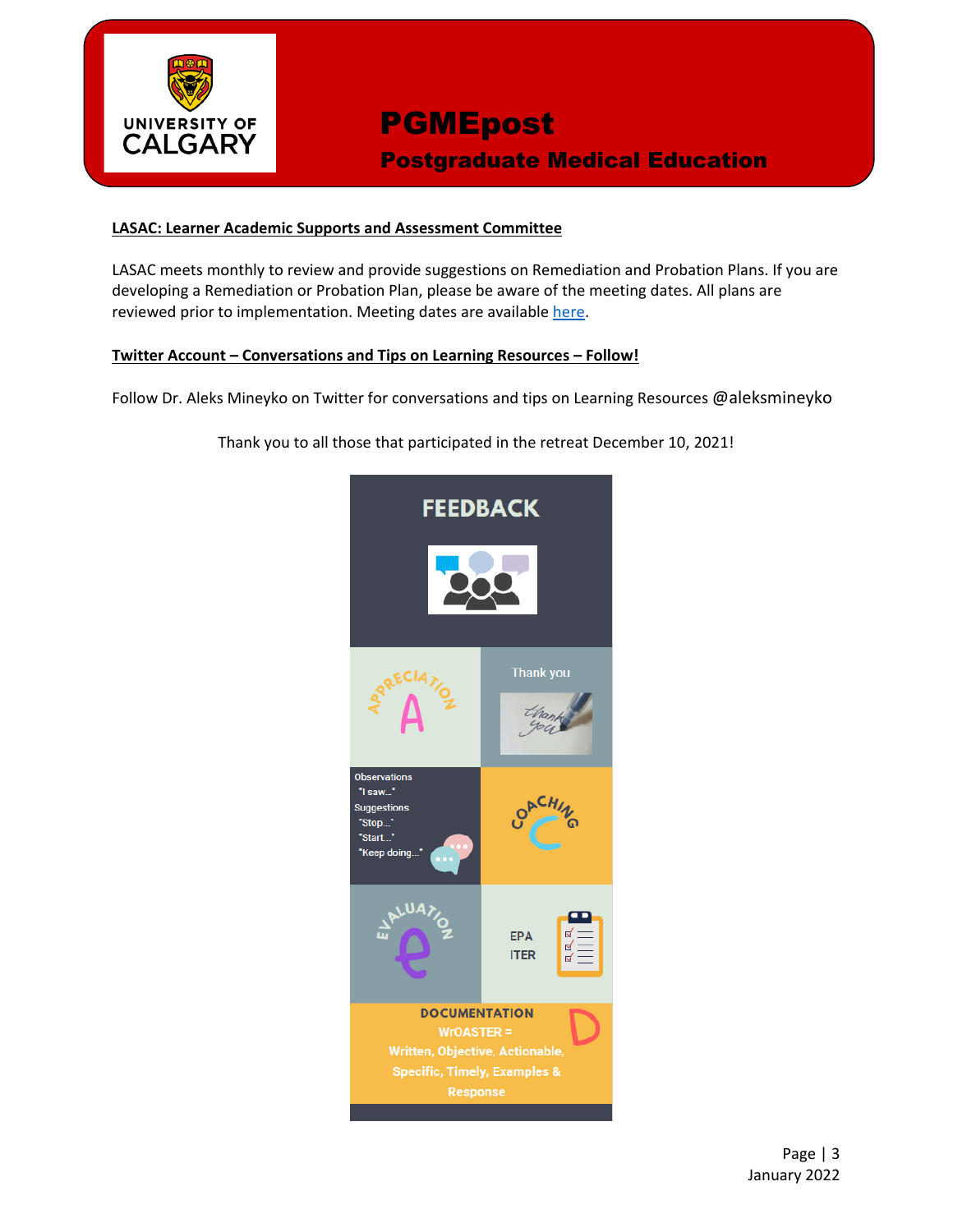#### **Congratulations Award Recipients!**

CAME is pleased to announce the recipients of a brand new CAME Rising Star – Certificate of Excellence Awards. This award is intended to recognize learners who have demonstrated a commitment and/or passion for medical education. This could be education research, curriculum or workshop development, leadership, advocacy, etc, that has had a positive impact for the health professions education community at their school or beyond.

These deserving colleagues will be recognized at the upcoming CAME Annual General Meeting which is held in conjunction with the Canadian Conference on Medical Education (CCME).

Please join us in congratulating these individuals for their commitment to medical education in Canada.

2022 awards for CAME that recognize learner talent in medical education, recipients:

- Medical student / Les étudiants en médecine : Mr. Logan Haynes
- Resident / résident : Dr Michael Mak
- Graduate Student / Les étudiants aux études supérieures : Ms. Laura Morrison

Certificate of Merit Recipients:

- Sarah Anderson (brilliant work in anatomy teaching)
- Gary Galante (outstanding work in CBME in Peds)
- Theresa Wu (dedicated and committed work in UME and PG related to pediatrics)

#### **Dr. Chirag Shah Award 2022:**

Postgraduate Medical Education is pleased to announce that applications are being accepted for the 2022 Dr. Chirag Shah International Resident Award. The \$2,000 award has been created by Dr. Shah to assist international medical graduates who are adjusting to life in Canada and to inspire them to give back to their community and contribute to making Canada a better place.

Last year's winners are, Dr. Warda Munawar (Internal Medicine) and Dr. Mitra Arjang (Family Medicine).

Dr. Munawar grew up in a small village and understands health care challenges faced by remote areas. Her desire to help people with medicine came about when she volunteered after the devastating earthquake in 2005 in Pakistan. She has volunteered in medical camps and led a team that advocated health promotion and disease prevention. After moving to Canada, she has continued volunteering and hopes to improve health care standards for the present and future generations through advancements in the field of transplant, cancer prevention and management.

Dr. Arjang is from Iran and credits her parent's values of hard work, dedication and determination to achieve one's goals as her main motivation to become a doctor. When she moved to Canada, she struggled with leaving her homeland and had to cope with "the guilt the frustration by constantly monitoring the political and social situation back home". In 2016 she and two friends started a public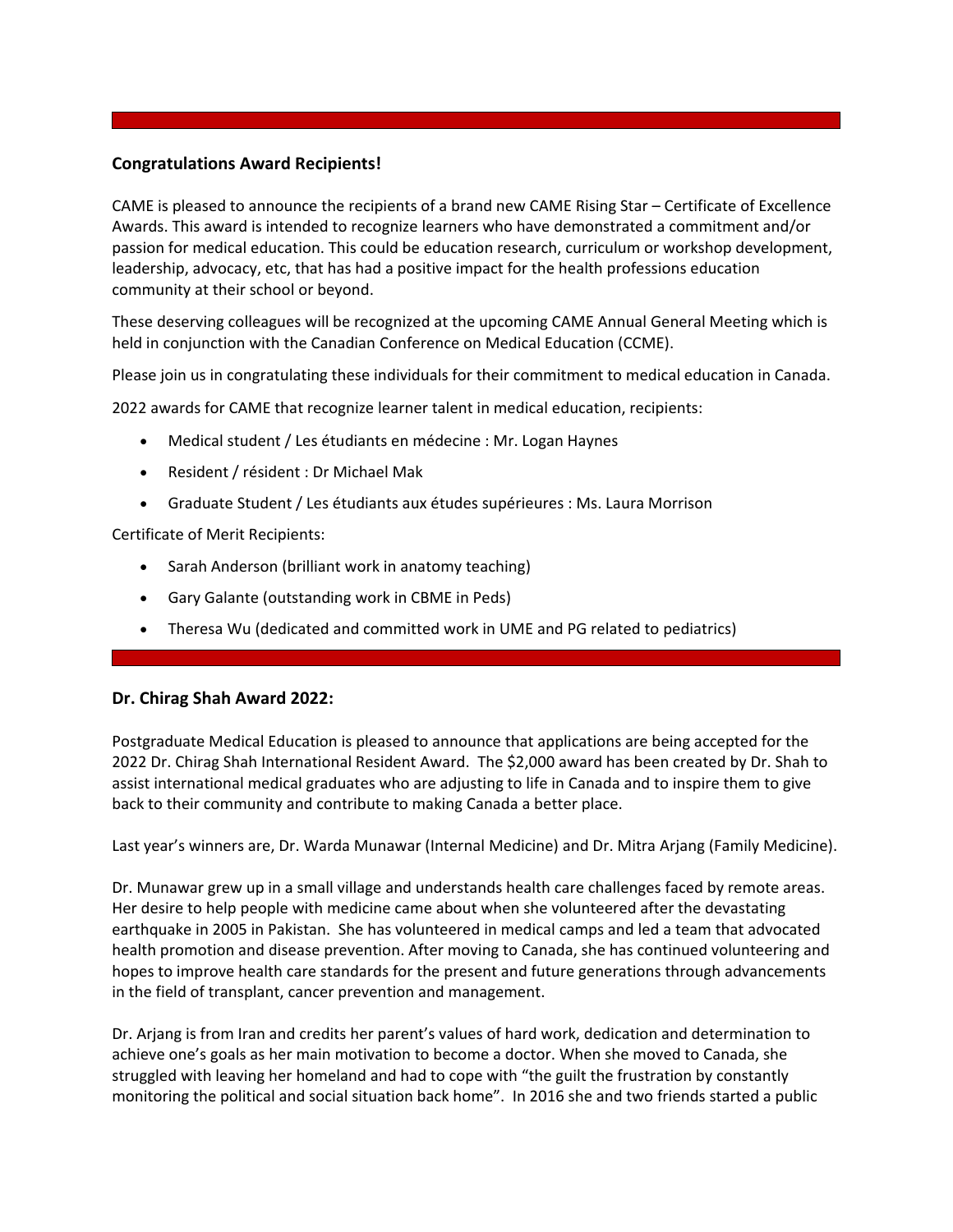

Postgraduate Medical Education

channel "Koodak-Omid Farda" meaning "child, the hope for the future". This channel is collaborating with a non-profit organization "Baran-e-Mehr", run by medical school students in Iran, to build schools in remote villages.

You can learn about Dr. Munawar and Dr. Arjang by visiting

[https://cumming.ucalgary.ca/sites/default/files/teams/6/awards/Dr.%20Shah%20award%20winners%2](https://cumming.ucalgary.ca/sites/default/files/teams/6/awards/Dr.%20Shah%20award%20winners%20announcement.pdf) [0announcement.pdf](https://cumming.ucalgary.ca/sites/default/files/teams/6/awards/Dr.%20Shah%20award%20winners%20announcement.pdf) .

The criteria to be eligible for the award are as follows:

- 1. Candidates must have successfully completed the Alberta International Medical Graduate (AIMG) assessment program.
- 2. Have completed both high school and medical school outside of Canada and/or United States.
- 3. Be currently enrolled in residency training.

A completed application includes a current copy of the applicant's curriculum vitae and a one-to twopage letter describing:

- the applicant's need for funding
- future goals and plans
- community involvement highlighting any work with underserved populations

Award recipients will be invited to a reception to celebrate their accomplishments and meet Dr. Shah. *The deadline for applications for the Dr. Chirag Shah International Resident Award is February 5,*  2022. Applications must be submitted to Karen Fedato [Kfedato@ucalgary.ca](mailto:Kfedato@ucalgary.ca)

#### **Office of Health and Medical Education Scholarship (OHMES) 2022 Symposium:**

#### *Register Now!*

**Registration Link:** [https://www.eventbrite.ca/e/health-medical-education-scholarship-symposium-](https://www.eventbrite.ca/e/health-medical-education-scholarship-symposium-2022-tickets-240478847707)[2022-tickets-240478847707](https://www.eventbrite.ca/e/health-medical-education-scholarship-symposium-2022-tickets-240478847707)

**For more details:** <https://cumming.ucalgary.ca/office/ohmes>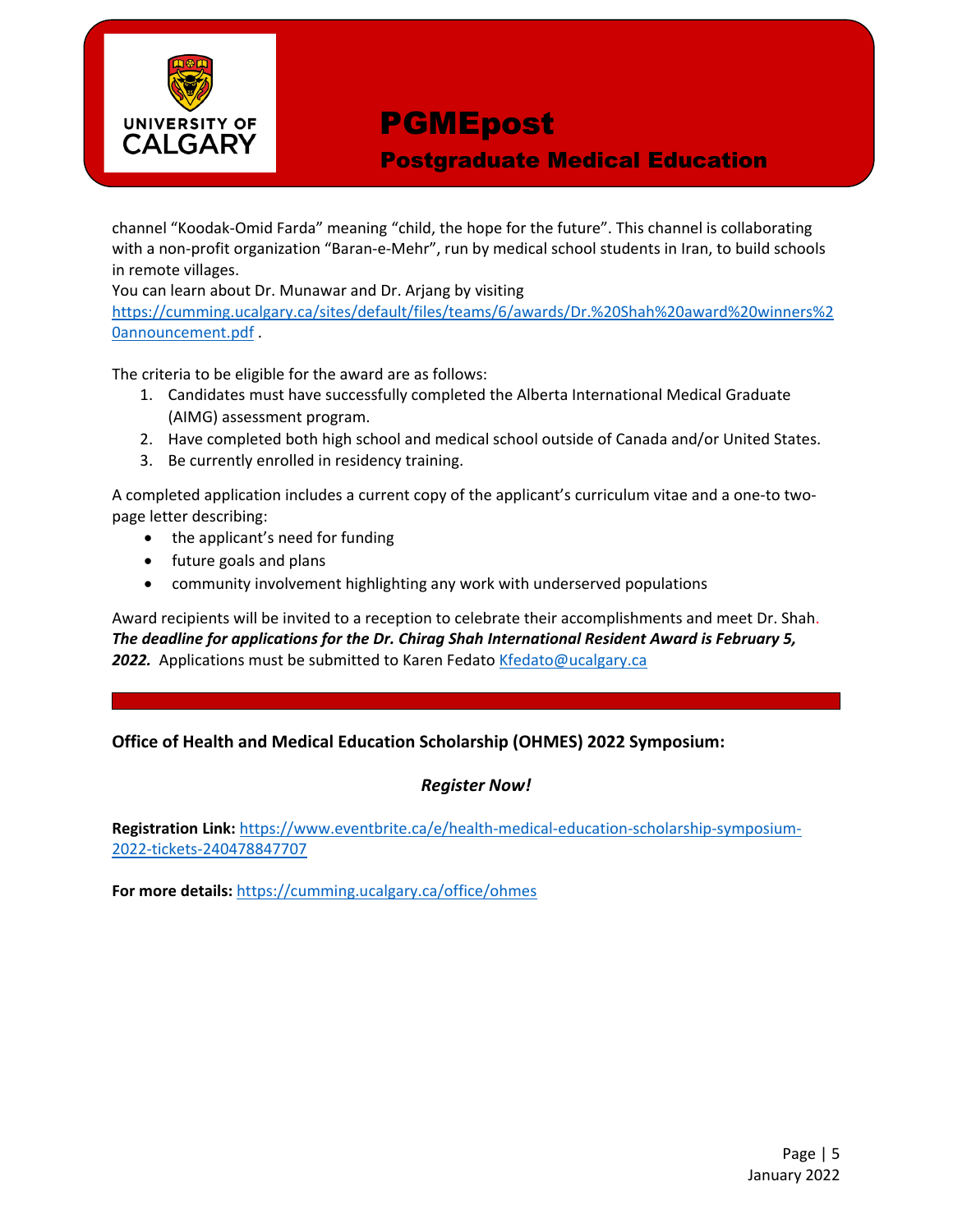



# **Health & Medical Education Scholarship Symposium 2022**



Dr. Lara Varpio **Uniformed Services University** of the Health Sciences

**Thursday February 24** 8:45am-4:15pm



Dr. Mahan Kulasegaram University of Toronto

Welcome to our 8<sup>th</sup> annual symposium! This virtual event will showcase work in health and medical education scholarship, and encourage future collaborations among researchers with common interests. We are excited to welcome Dr. Mahan Kulasegaram (University of Toronto) and Dr. Lara Varpio (Uniformed Services University of the Health Sciences) as the keynote speakers, as well as many local experts and up-and-coming medical education researchers as presenters. The schedule has been adapted to accommodate an on-line format, will include workshops, and oral and poster sessions.

The event is open to anyone with an interest in health and medical education scholarship, from novices to experts. This is a free event, however we request that participants register as a member of OHMES. If you are not a member, please visit our website for more information.

> Register by 21 February 2022 at: https://bit.ly/32VU45F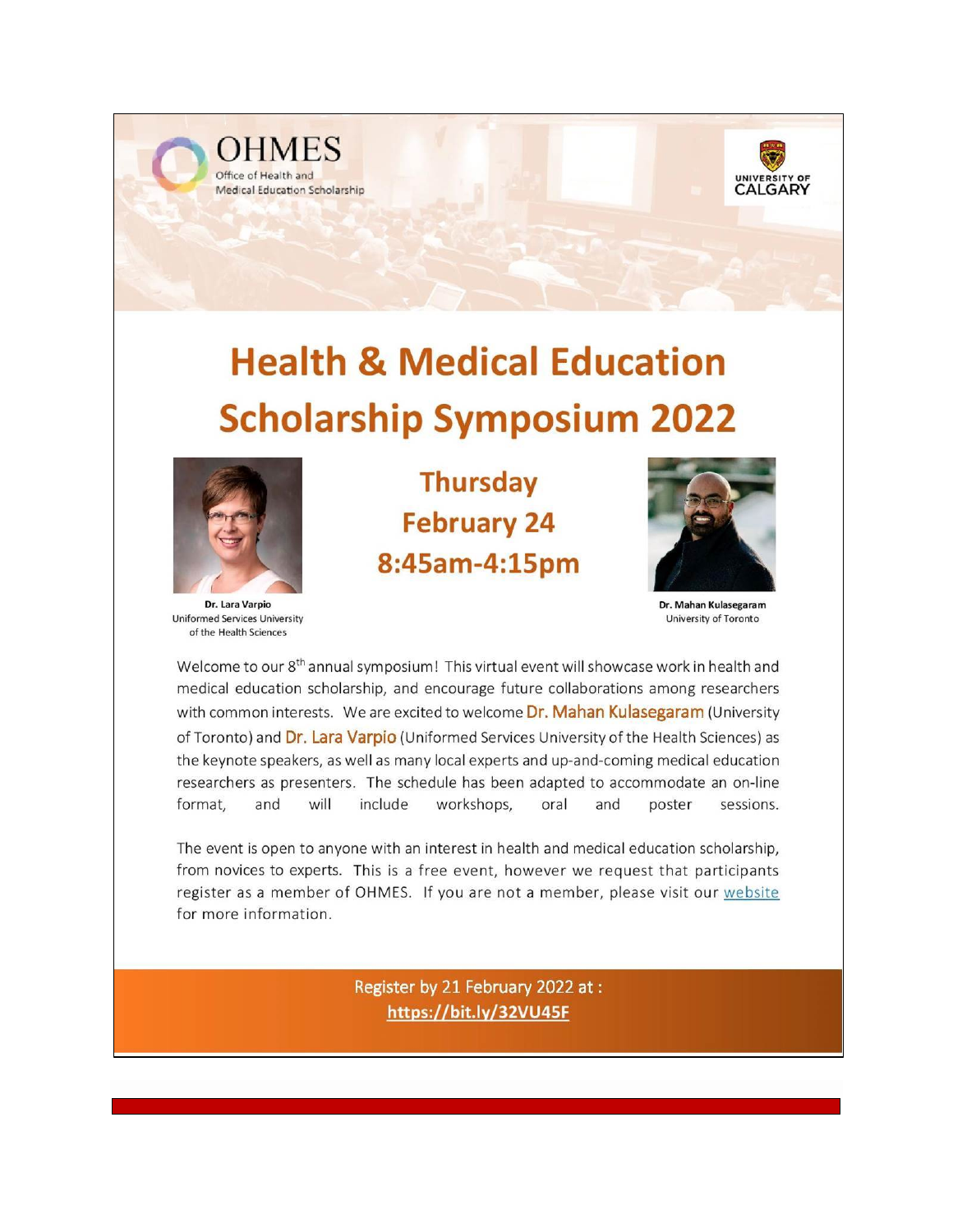

## PGMEpost Postgraduate Medical Education

#### **Resident Affairs & Wellness Office:**

We at the Resident Affairs and Wellness Office wish you all a Happy New Year.

We invite you to reach out to the *Office of Resident Affairs and Wellness office*, to your peers, your program, and the PGME office to support you in managing the challenges and disruptions of our day-today lives, as we all continue to live and work in a challenging time due to the COVID-19 Pandemic.

Research demonstrates that during adverse events such as the current pandemic, most Resident physicians prefer to first receive support from peers and colleagues rather than mental health practitioners. Most notably, peer supporters often play a pivotal role in facilitating connections with mental health services if needed, and in de-stigmatizing such services. As health care workers continue to meet the unique and challenging healthcare demands of COVID-19 patient care, operational stress injuries, moral injury, depression, anxiety, and burnout continue to be risks.

In a recent [survey](https://f.hubspotusercontent40.net/hubfs/465692/WBI-COVID19-REPORT-PHASE%201%20-%20FINAL.pdf?utm_medium=email&_hsmi=105295082&_hsenc=p2ANqtz-8wMk26VdJrQdz12UDIaxmQ4Nrm8pm1CDjeIiE-aDYbWj_m4WKLYNNlDhZG3Cndsq5FJnjinLKh3cQRSglNyNekrVuoDfI0PT_EktiTQLJtpFpRnaY&utm_content=105295082&utm_source=hs_automation) of 41,000+ residents and fellows, medical students, nurses, physicians, advanced practice providers, pharmacists, and other allied healthcare employees from a wide variety of organizations measured the impact of the COVID-19 pandemic on medical staff using the [Well-Being](https://www.mywellbeingindex.org/)  [Index.](https://www.mywellbeingindex.org/) Results indicate that overall, Residents are less impacted than other surveyed health care professionals by financial stress, workload increases, and work site changes. However, it deserves mention that across disciplines, all healthcare providers were impacted by the pandemic, especially those who were directly involved in COVID-19 patient care. Those health care providers were more likely to meet the high level of distress thresholds than those who were not. These results point to the merits of cross-discipline health care peer supports- of healthcare providers supporting each other, regardless of discipline. A 'we are all in this together' mentality is certainly warranted. A simple act of extending support and compassion to those healthcare providers you work with can have great significance.

The New Year has historically been a time of year for fresh starts, but it is also when many of us will lean towards being harder on ourselves, such as putting in place resolutions that are difficult if not impossible to achieve or maintain. This difficulty is especially true this year. Instead, research supports the idea of being kind to oneself as the most direct route to making sustainable changes in one's life. Such self-compassion can be hard to cultivate when working in disciplines where contradictory messaging has historically been a dominant narrative. However, self-compassion can buffer against mental health risks ushered in in the age of COVID-19, and more generally in medical training.

If you are interested in learning more about how to establish healthy habits, *[Atomic Habits: An Easy &](https://www.chapters.indigo.ca/en-ca/books/atomic-habits-an-easy-proven/9780735211292-item.html)  [Proven Way to Build Good Habits & Break Bad Ones](https://www.chapters.indigo.ca/en-ca/books/atomic-habits-an-easy-proven/9780735211292-item.html)* by author James Clear provides a step-by-step evidence-based method for doing so.

Interested in cultivating your own Self-Compassion? Take a research-validated [Self-Compassion Test](https://self-compassion.org/test-how-self-compassionate-you-are/) and try some of these evidence-informed proven [exercises](https://self-compassion.org/category/exercises/) to increase your own Self-Compassion, and to insulate yourself from the stress of these challenging times.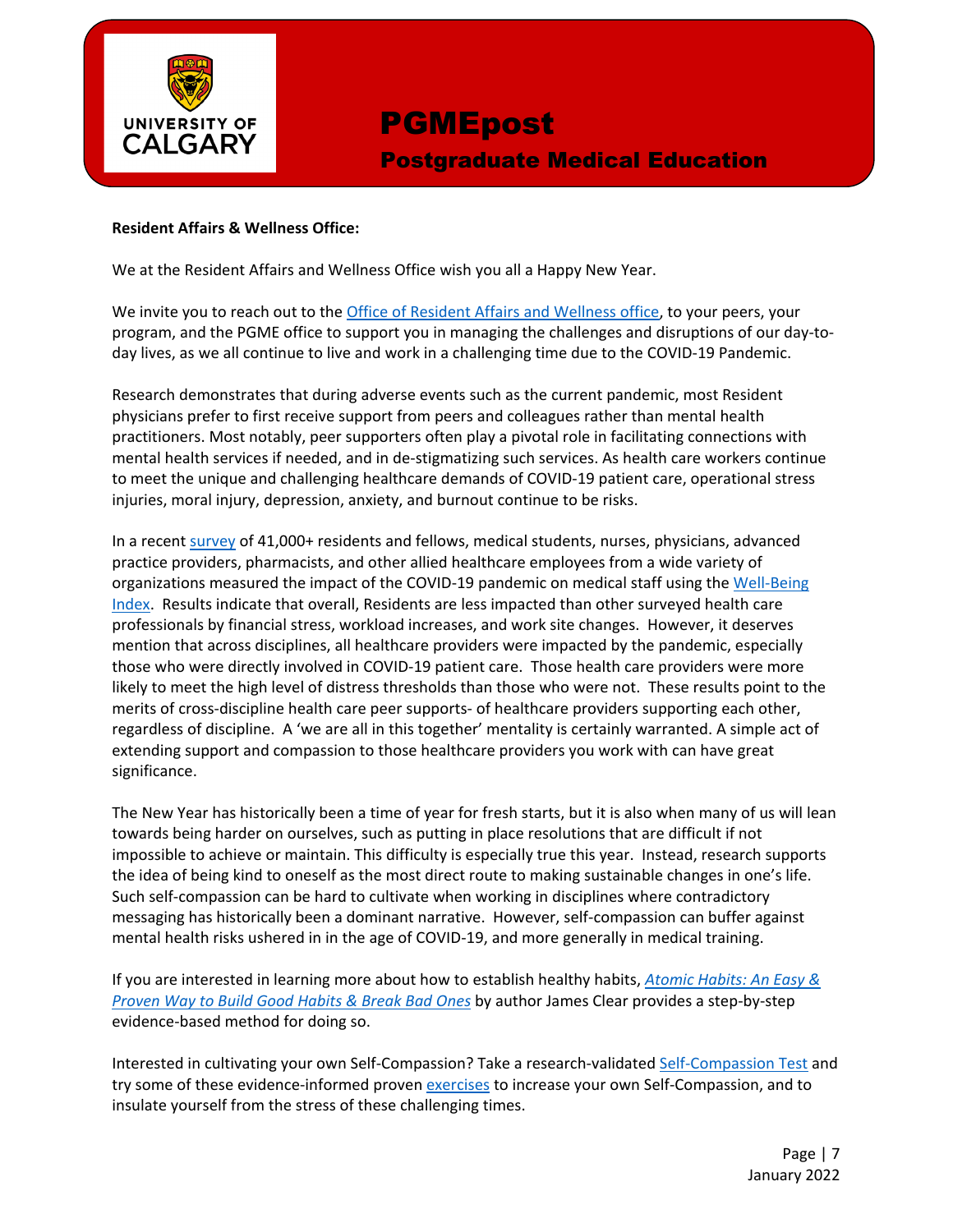A reminder: *Bell Let's Talk Day* is on January 26th. Join the conversation and help end the stigma of mental illness. From online screenings and talks to sharing messages of support online, check out all the ways you can get involved during this year's [Bell Let's Talk Day.](https://letstalk.bell.ca/en/) Find support and connect to your UCalgary communit[y here.](https://www.ucalgary.ca/mentalhealth)

Happy New Year from the Office of Resident Affairs and Physician Wellness Team

Director: Jaelene M. Mannerfeldt MD, MSc, FRCSC Assistant Clinical Professor, Obstetrics & Gynecology, University of Calgary Rockyview General Hospital Psychological Counsellor: Nora MacQuarrie, Registered Psychologist, R. Psych. Psychological Counsellor: Michelle Keough, Registered Social Worker, RSW. Administrative Assistant: Roxanne Laktin

Cumming School of Medicine, University of Calgary 3330 Hospital Drive NW, Calgary, Alberta, T2N 4N1 T: 403-210-6525 E: [residentwellness@ucalgary.ca](mailto:residentwellness@ucalgary.ca) Administrative Office Hours: 8:30 - 4:30 - Monday - Friday Health Sciences Room G259 E: [residentwellness@ucalgary.ca](mailto:residentwellness@ucalgary.ca)

#### **Indigenous Health at PGME – Invitation/Request – Email: ana.rame1@ucalgary.ca:**

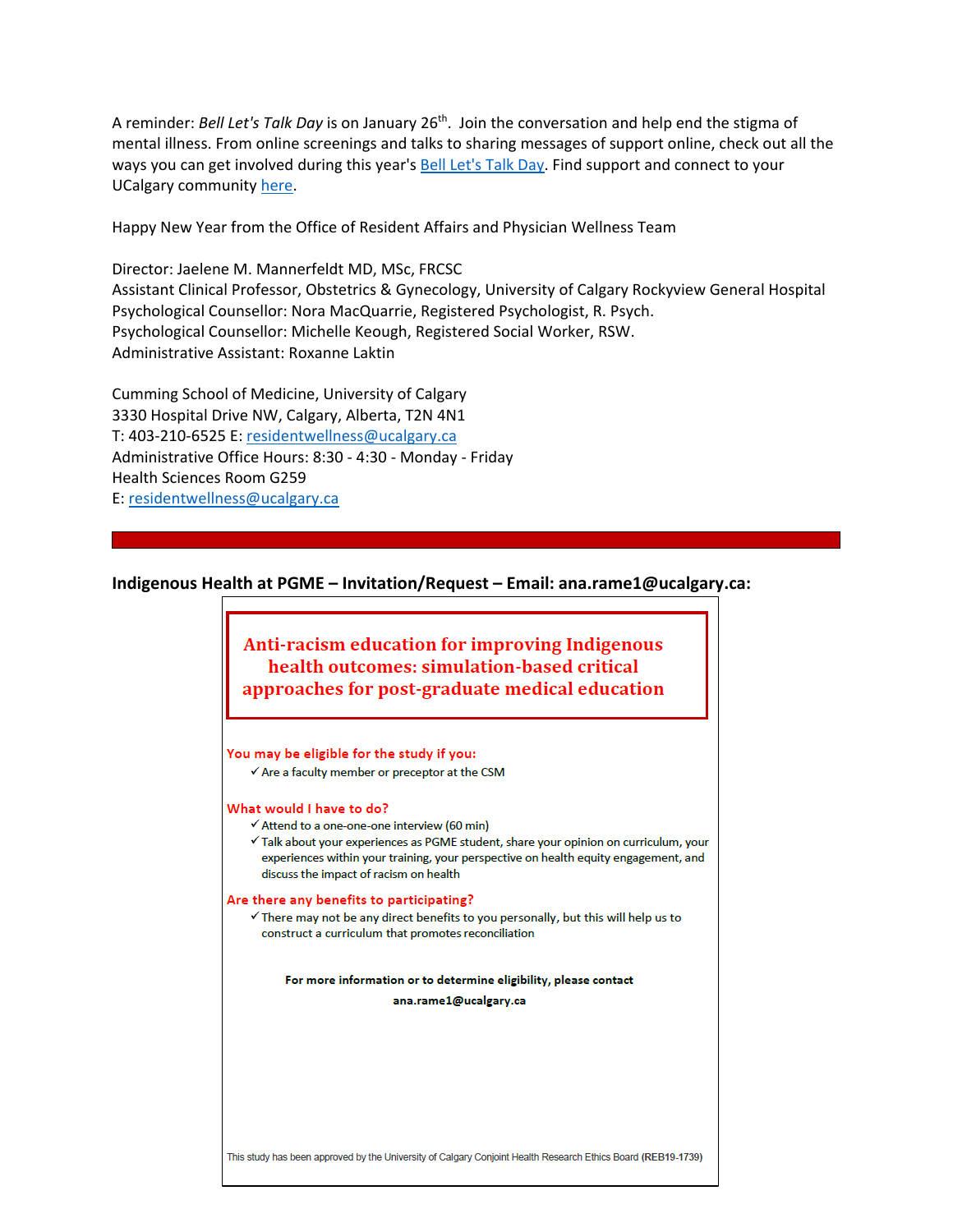

Postgraduate Medical Education

#### **CSM Office of Professionalism, Equity and Diversity News:**

*The Office of Professionalism, Equity and Diversity (OPED) receives notifications of upcoming events and activities related to equity, diversity, inclusion and wellness from external and internal organizations.* 

#### **Upcoming EDI-related events, webinars, and conferences**

- **Feb. 2, 12:00 – 1:30pm MT**: UCalgary's Office of Equity, Diversity and Inclusion presents **Black and Minority Ethnic experiences in higher education: social justice, inclusion and white privilege**. This lecture will examine how Black and minority ethnic staff and students remain marginalised in higher education, how processes of whiteness and white privilege work to perpetuate the white space of higher education and examine possible ways forward for higher education to engage with a socially just agenda for the inclusion of all groups. Details and registration lin[k here](https://events.ucalgary.ca/oedi/#!view/event/event_id/397486)
- **Feb. 3, 12:00pm MT**: The UCalgary community and the public is invited to join an online panel discussion and Q& A on **Allyship: The Key to Unlock EDI**, hosted by. Details on the speakers and registration [here](https://events.ucalgary.ca/gradcollege/#!view/event/event_id/398071)
- **Feb. 24, 8:45 – 4:15pm MT**: CSM's Office of Health and Medical Education Scholarship (OHMES) presents its eighth annual **OHMES Symposium**, showcasing advances in health and medical education research and innovation. Registration is now open for this free virtual event. Check out the keynotes, workshops and poster presentations, including several with an EDI focus, [here](https://cumming.ucalgary.ca/office/ohmes/what-we-do/events/ohmes-events/health-medical-education-scholarship-symposium)
- **Mar. 24-26**: The **LGBTQ+ Health Care Conference**, offered by Indiana University, is a three-day virtual event designed for healthcare professionals, learners, researchers, patients, community organizations and interested community members who seek to understand the unique health considerations and barriers to health care in the LGBTQ+ population. Free registration for learners. Details [here](https://medicine.iu.edu/about/diversity/programs/lgbtq-conference)
- **Mar. 31-Apr. 1**: The UBC Centre for Health Services & Policy Research is hosting the 34th Annual **Health Policy Conference: Medicare at a Crossroads: Myths & Realities 50 Years In**, including a presentation by Dr. Pamela Roach of CSM. Details for this virtual and in-person event [here](https://chspr.ubc.ca/conference/)
- **June 2-4**: The **Canadian Women in Medicine Conference** takes place in-person in Victoria, BC and virtually. Conference details and registration [here](https://www.conference.cwimgather.com/)

#### **Queer Eye on Medicine Research Survey**

• Participants who identify as part of the 2SLGBTQ+ community and who are practicing physicians, resident physicians or medical students in Canada are wanted for a qualitative research study that aims to understand their experiences within the healthcare environment in order to provide recommendations for change to health administrators and medical educators. Participation will involve a 60-90 minute semi-structured virtual interview. [Email](mailto:QEoM@ucalgary.ca) if interested.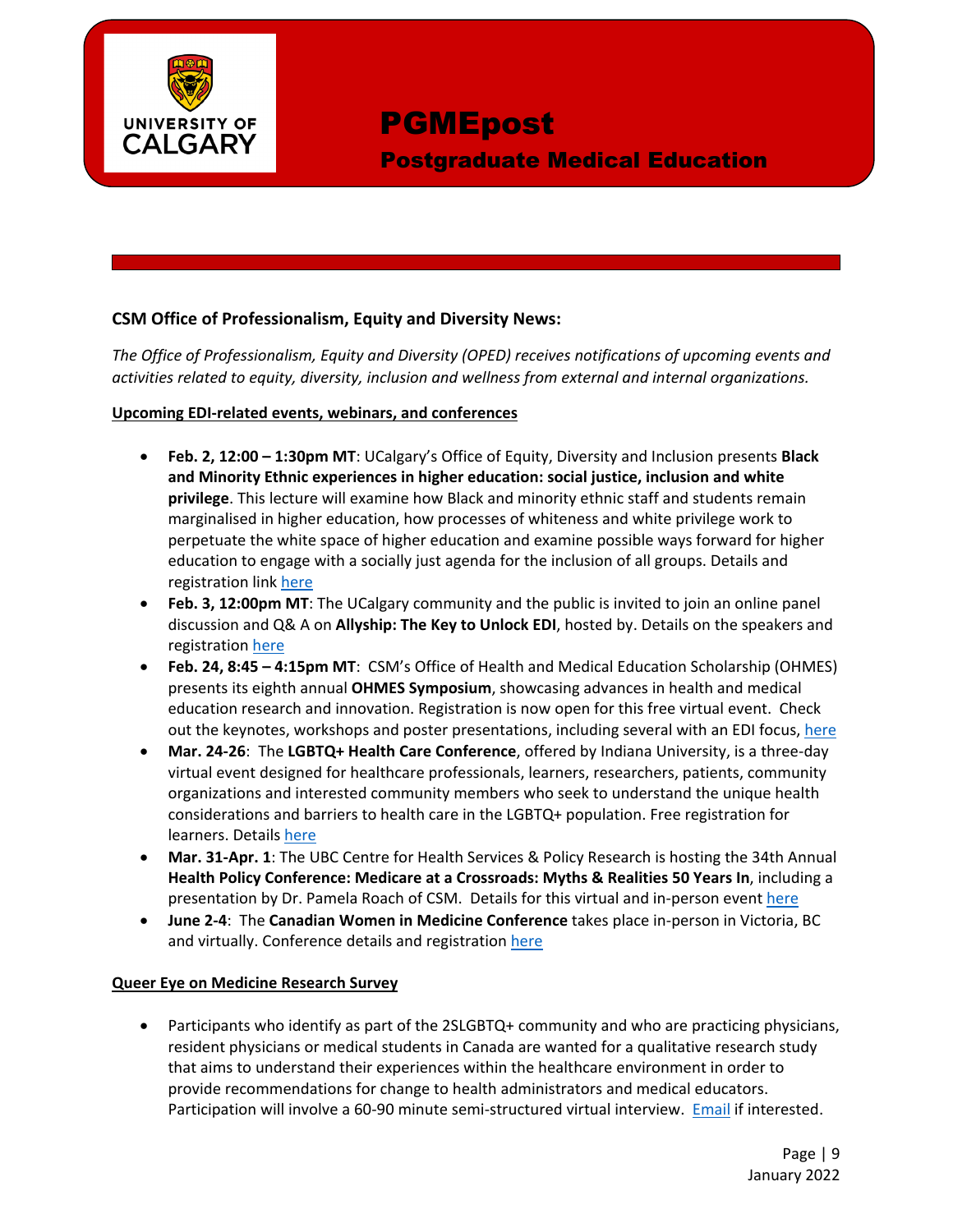#### **Opportunities**

• UCalgary CSM has a posting for a **Canada Research Chair (Tier I) in Anti-Racism and Health Equity**. The successful candidate will lead an anti-racism and health equity research program that will enable the CSM and health system partners to be a learning laboratory that generates and translates knowledge to impact policy and practice within health-related systems to redress institutional and structural racism and become more equitable. Applications open until March 18. Details [here](https://medicine.careers.ucalgary.ca/jobs/8175524-canada-research-chair-tier-i-in-anti-racism-and-health-equity-department-of-medicine-cumming-school-of-medicine)

#### **Calls for Journal Submissions and Conference Proposals**

• The open access journal, **Societies**, has a call for papers for a special issue exploring the many facets of ableism and ability-based disablism and enablism. The CFP accepts three types of submissions: empirical data, reviews and theoretical/conceptual papers. Deadline for submission is April 1, 2022. Details [here](https://www.mdpi.com/journal/societies/special_issues/Ableism_Disablism)

#### **Recordings of recent webinars, podcasts and presentations**

- In the wake of the \$40 billion promise from the federal government to compensate for and overhaul the Indigenous child welfare system, Cindy Blackstock talks about the 15 year fight to treat Indigenous children as equals on CBC's FrontBurner – listen [here](https://open.spotify.com/episode/6e2XJteVyvAY4ML5QMF8hT)
- The UCalgary Courageous Conversations Speaker Series event in December was an informative webinar on **Ableism, Disability Justice and Accessible Futures in Post-Secondary Education**. The webinar is available for viewin[g here](https://www.youtube.com/watch?v=QSYmncG-4p0&t=71s) and the speakers provided their slides, resources including a document with Universally Designed teaching ideas, and access to the book Academic Ableism by Dr. Jay Dolmage. Check out the links [here](https://live-ucalgary.ucalgary.ca/equity-diversity-inclusion/literacy-and-education/courageous-conversations)
- The latest episode of the **Antiracism in Medicine Podcast Series** focuses on Centering Asian Americans: Racism, Violence, and Health. Listen to it and previous episodes on topics such as addressing anti-Indigenous racism in medicine, antiracism in medical education and more [here](https://clinicalproblemsolving.com/episodes/)
- Warrior Life Podcast is a series hosted by Indigenous lawyer and activist, Pam Palmater. The most recent episode is a recording of a 2021 keynote for the Atlantic Indigenous Health Conference on **Confronting Systemic Racism in Healthcare by Empowering First Nations Governance**. Available [here](https://www.youtube.com/watch?v=0LeKj3FVwZk)
- The Canadian Association of Emergency Physicians (CAEP) has recordings of two recent Grand Rounds, **Emergency Care of First Nations Members: Lessons from a 5-year mixed methods research partnership in Alberta** and **Towards Equity, Diversity and Inclusion: The start of a conversation**. Check out the recordings [here](https://caep.ca/cpd-courses/caep-national-grand-rounds/)
- A recent edition of The Conversation Weekly Podcast includes a segment with lawyer Anne Levesque about the long legal battle related to over the systematic underfunding of child welfare services for First Nations children and the recent announcement of funds to compensate those affected and to fund structural reform. Listen at 29m20s of the podcast [here](https://theconversation.com/the-science-of-sugar-why-were-hardwired-to-love-it-and-what-eating-too-much-does-to-your-brain-podcast-175272)
- A recording of the most recent webinar in UCalgary's Courageous Conversations Speaker Series, **Decolonizing Disciplines and Structures of Inequality,** is now available. This event featured Dr. Gurminder K. Bhambra of the University of Sussex and Dr. Yolande Bouka of Queen's University.  Watch it [here](https://www.youtube.com/watch?v=ZGDn2ZEWVVs)